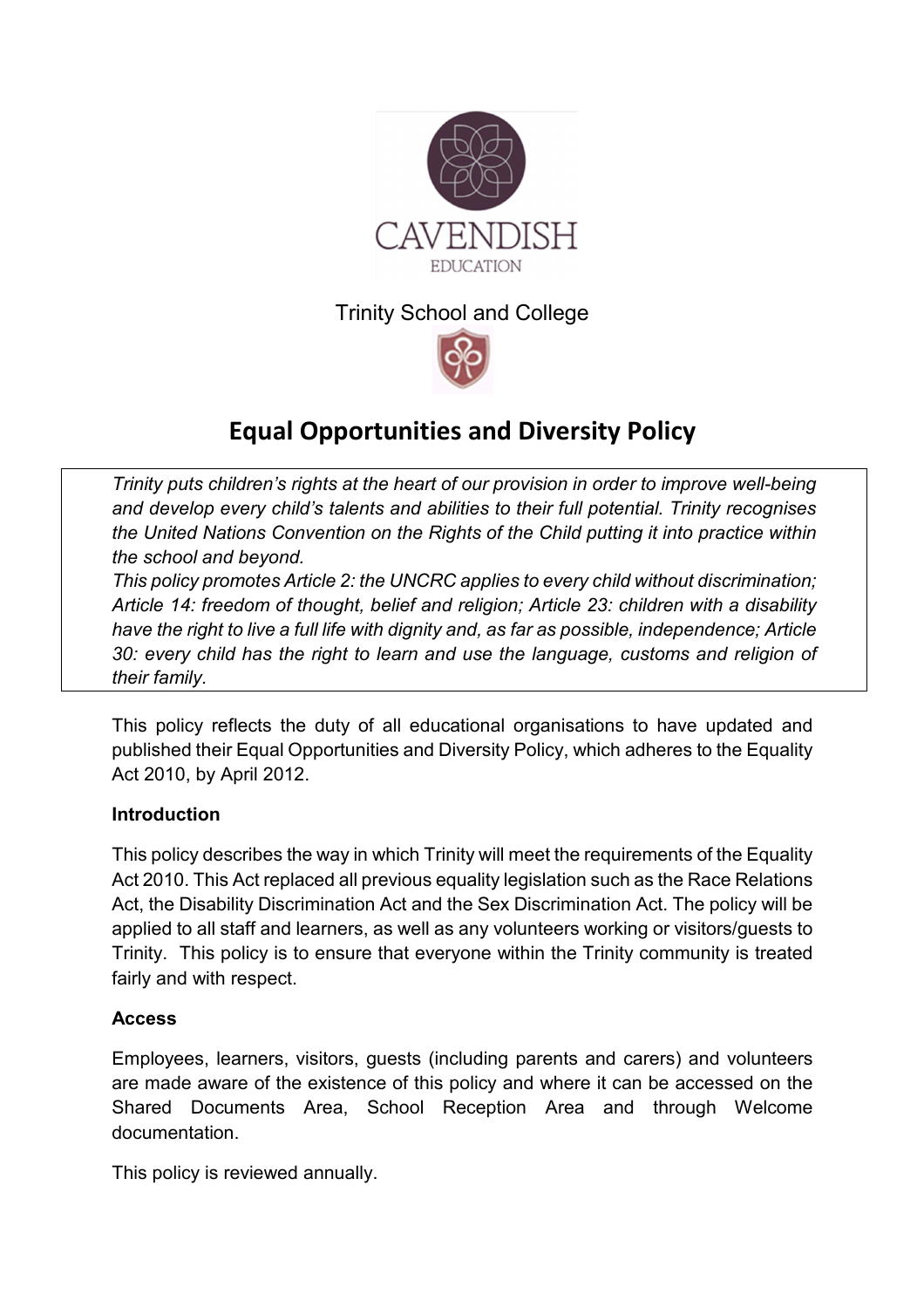## **Policy Statement**

Trinity will adhere to the requirements of the Equality Act 2010 by not discriminating against and respecting all learners, staff, guests, visitors and volunteers or anyone involved in external agencies the organisation may be working with on the grounds of:

gender, race, disability, religion or belief, partnerships or sexual orientation.

In addition, there will be no discrimination against:

- pregnant females or new mothers
- staff, learners or volunteers undergoing gender re-assignment
- learners due to the behaviour of their parents and/or siblings

When recruiting staff, health related questions will not be asked until after a job offer is made, and then, only if it is necessary for the role.

Trinity may decide to use the 'Positive Action' clause of the Equality Act 2010, which allows for the setting up of courses specifically for a certain groups, which previously, could have been considered discriminatory. The school supports a Personalised Learning Programme which views each pupil as an individual whilst always ensuring equality of access to resources, provision and enrichment opportunities.

## **Equal Opportunities Policy in line with the Equal Opportunities Act 2010. This states that:**

*It is unlawful for a school to discriminate against a pupil or prospective pupil by treating them less favourably because of their sex, race, disability, religion or belief, sexual orientation, gender reassignment, pregnancy or maternity.*

## **We also follow the guidelines on 'Positive Action' in the Equal Opportunities Act 2010 in relation to our curriculum.**

*New Positive Action provisions will allow schools to target measures that are designed to alleviate disadvantages experienced by, or to meet the particular needs of, pupils with particular protected characteristics. Such measures will need to be a proportionate way of achieving the relevant aim.* 

**Trinity** promotes equal opportunities for all students.

Equal Opportunities is about enabling every student to achieve their highest potential. Trinity has a holistic creative curriculum which ensures inclusion for all learners, to the educational experience and the assessment possibility. We want every student to progress to the highest level of attainment academically, socially and emotionally. We also recognise that we are part of a very diverse community and this is reflected continually in all aspects of school life ranging from the curriculum to staffing.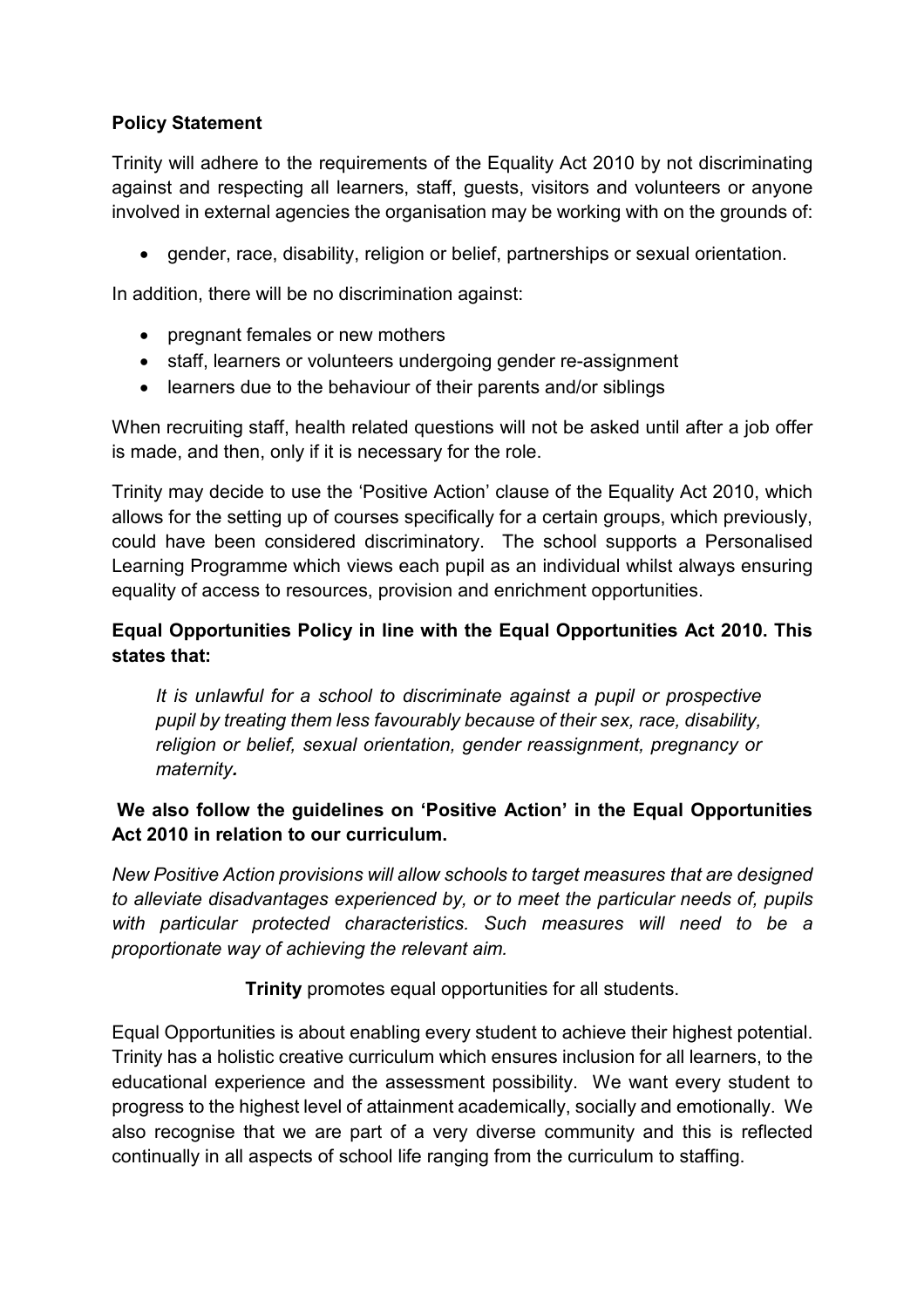## **This policy needs to be read in conjunction with the following policies and procedures:**

- Admissions Policy
- Anti Bullying Policy
- Artsmark and Creative Curriculum Statement
- Behaviour Policy
- Curriculum Policy
- Curriculum for Life Policy
- Inclusion Policy
- Safeguarding and Safeguarding Vulnerable Young People Policies
- Special Educational Needs Policy
- Welfare, Health and Safety Policy

## **Aims**

We will ensure that all students have full access to the national curriculum and to every aspect of the learning environment. All students regardless of class, race, religious beliefs, gender, sexual orientation, and disability have the right to equal access and to achievement. This will be reflected in our curriculum and timetabling.

#### **The objectives of this Policy are to:**

- 1. Develop an ethos which respects and values all people
- 2. Actively promote equality of opportunity
- 3. Prepare pupils for life in a diverse society
- 4. Promote good relations amongst people within the School community and the wider communities within which we work
- 5. Eliminate all forms of unfair discrimination, bullying, harassment or other oppressive behaviour
- 6. Deliver equality and diversity through our School policies, procedures and practice
- 7. Do our utmost, within available resources, to remove barriers which limit or discourage access to School provision and activities
- 8. Take positive action to provide encouragement and support to individuals and groups whose progress has been limited by stereotyping and cultural expectations
- 9. Monitor the implementation of equality and diversity within the School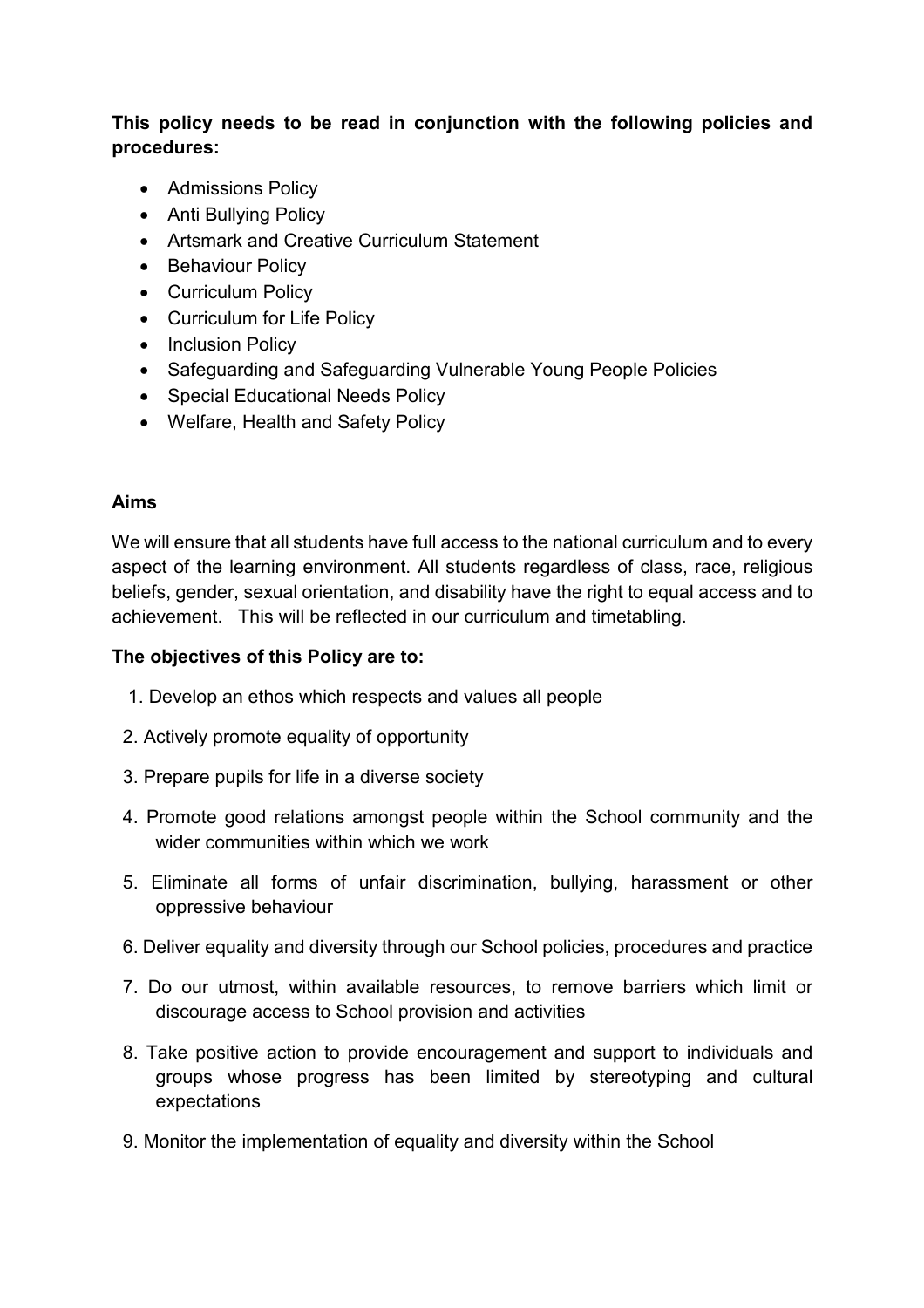10. Set targets for improvement and evaluate the impact of equality and diversity action in achieving our goals.

### **The Curriculum for Life**

We want everyone in Trinity to appreciate and celebrate how unique and special every person is. As a learning and caring community, we are dedicated to establishing high aspirations, a love of learning which will enable all of our children to be confident, caring and to develop independent life skills.

Inspiring and engaging children in learning about the world, we are constantly reviewing and improving our learning experiences through our Curriculum for Life which is focused on developing the skills our children need for adulthood, and to have tolerance, acceptance and understanding of others. We expect our learners to aim for and achieve the best they possibly can.

We nurture and quide our children in their individual learning journeys so that they are happy, confident and knowledgeable about the world they live in.

The Curriculum for Life (Curriculum for Life Policy) together with the rest of our curriculum (Curriculum Policy) is designed to be engaging and be a purposeful learning experience that is relevant to our children. The awards and certification opportunities are to recognise key skills that our children learn about the world they live in whilst providing them with the necessary experiences so that they might actively positively contribute to the community they live, learn and work within. The curriculum provides opportunities for group work, team working skills, problem solving, independent learning, research, communication and personal management. The character development focus within the educational provision focuses on the development of skills, qualities and values together with resilience, personal strength and self-awareness in working through issues such as physical and mental health, bullying.

Trinity promotes an openness and respect for all community partners, provides a wide range of enrichment opportunities to advance learning and life experience (see Curriculum and Curriculum for Life Policy). The Curriculum for Life programme supports the development of respect, tolerance and sensitivity towards others and staff ensure that our learners are nurtured and well cared for.

#### **Equal opportunities Implementation**

#### The Executive Principal and the Directors are responsible for:

Making sure that Trinity follows all of its equality and diversity policies and codes, and meets its legal responsibilities with respect to equality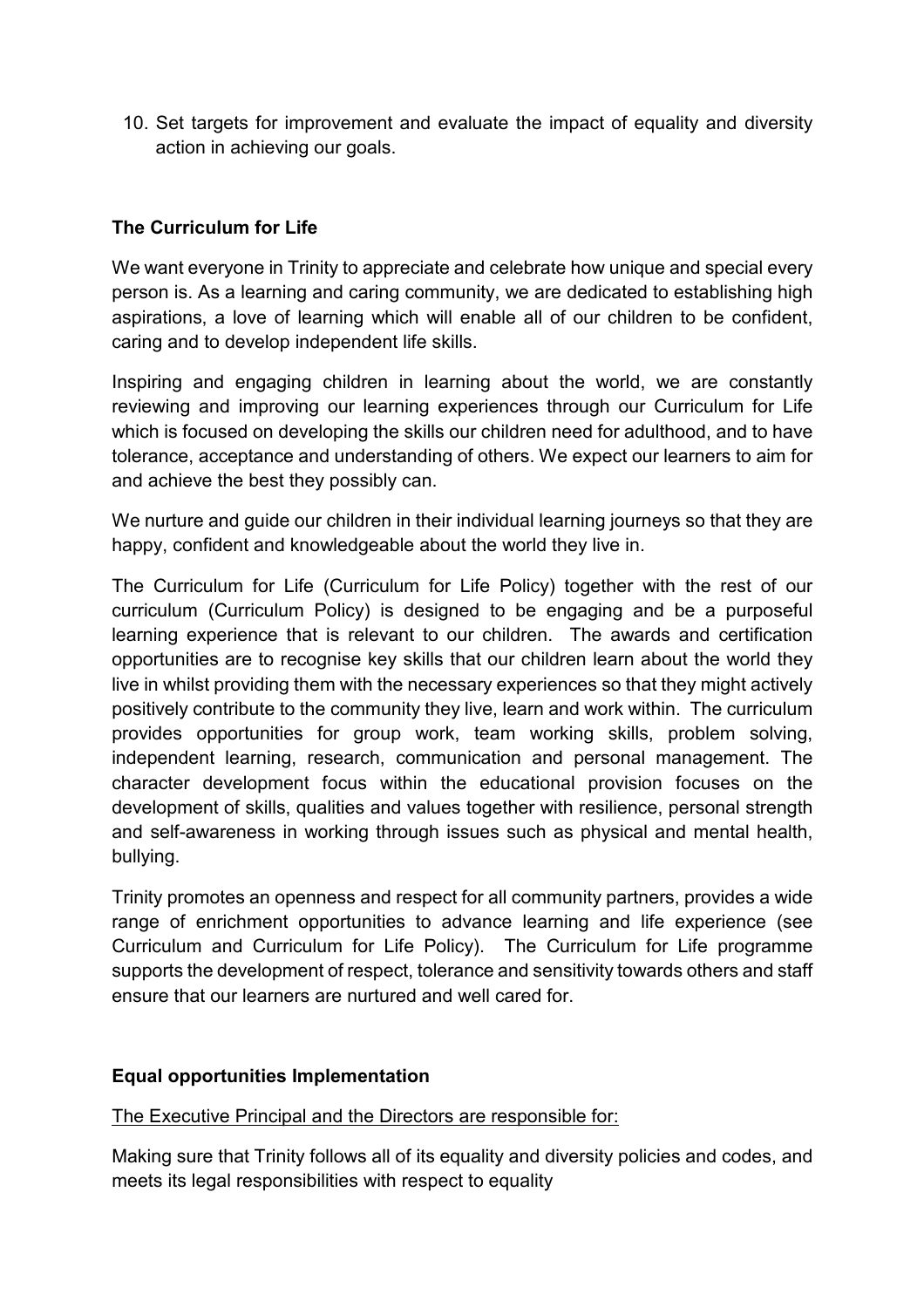#### The Headteacher is responsible for:

- Ensuring policies and procedures are in place to comply with all equality legislation
- Ensuring that the School implements its equality and diversity policies and codes of practice
- Following the relevant procedures and taking action in cases of unfair discrimination, harassment or bullying
- Ensuring that appropriate records are kept of any cases of unfair discrimination, harassment or bullying
- Putting the School's equality and diversity policies and codes into practice
- Making sure that all staff know their responsibilities and receive the support and training necessary to carry them out
- Following the relevant procedures and taking action in cases of unfair discrimination, harassment or bullying

#### All staff are responsible for:

- Promoting equality and diversity, and avoiding unfair discrimination
- Challenging any incidents of unfair discrimination, or racial, sexual or other stereotyping, perpetrated by pupils or other staff
- Keeping up-to-date with equality law and participating in equal opportunities and diversity training
- Reporting any incidents of unfair discrimination, harassment or bullying to senior managers

#### Pupils are responsible for:

- Respecting others in their language and actions
- Obeying all of the School's equality and diversity policies and codes

#### **The Curriculum**

All students have equal opportunities to participate in a broad, balanced and relevant curriculum. The curriculum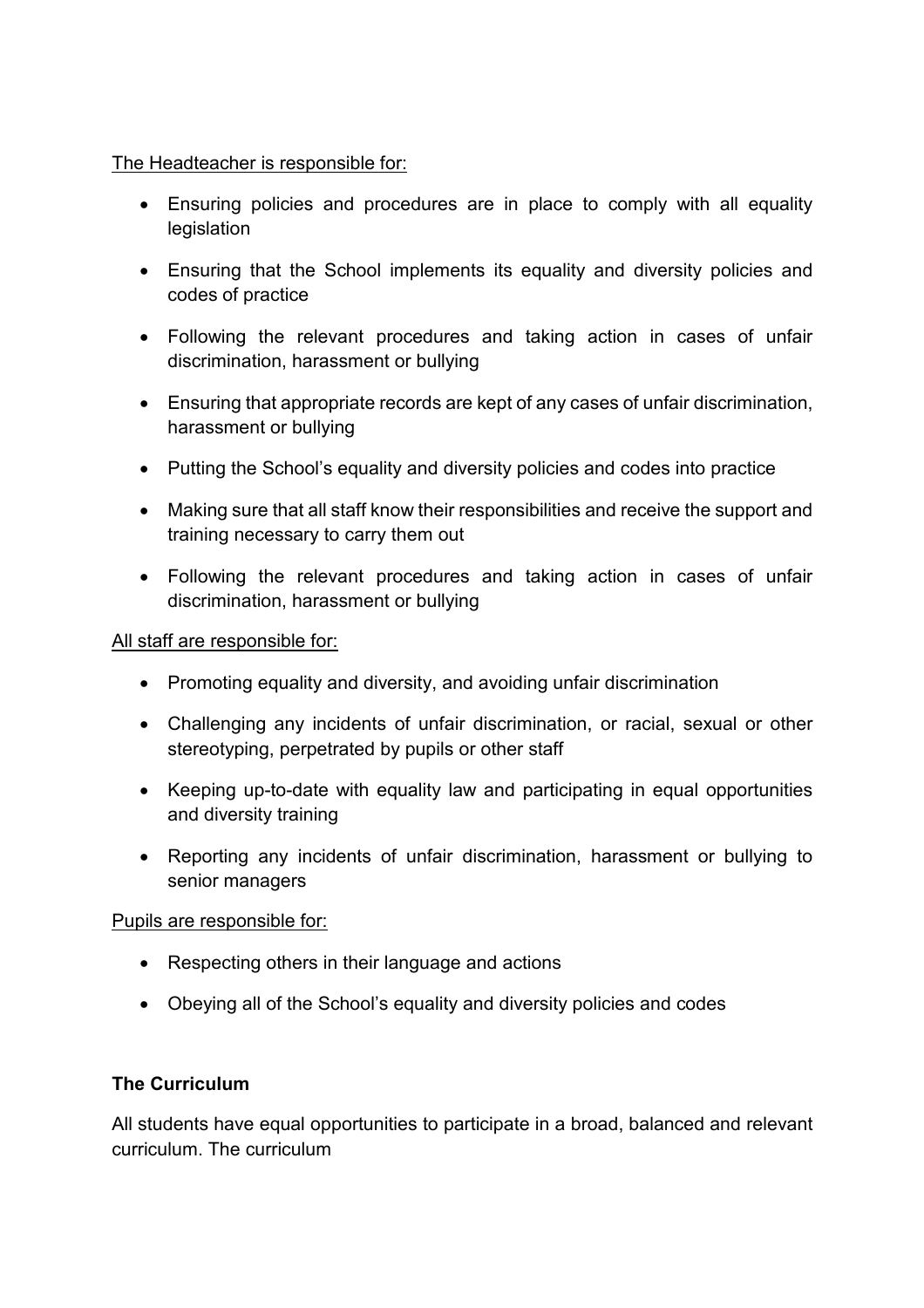- reflects awareness of the ability, ethnicity, gender experiences and needs of all students;
- promotes understanding and valuing of ethnic difference and gender equality;
- caters for all levels of attainment in its content and delivery;
- enables students to develop concepts, values, qualities and skills to allow them to participate in social situations;
- encourages student to value and to recognise traditions, values, beliefs and cultural influences within society.

Trinity have regular citizenship days which promote Equality and Diversity throughout the academic year (see the Development and Focus Diary).

#### **Personalised Learning Programmes**

This relates to the specific needs of learners, identified by the EHC plan and also by the therapists and educational provides within Trinity.

When planning the curriculum, care is taken to meet the range of ability, motivation, emotional and social needs of individuals, taking into consideration the multi-ethnic and gender needs within each group.

The differentiation of all learning materials is an integral part of this process.

#### **Teaching and Learning**

All staff must be aware of the different needs of all students within the school and this is recorded within each learner's pupil profile. Strategies and interventions are developed to address the learning needs and attainment levels of each student. Staff are expected to engage active participation of all students in lessons.

#### **Resources**

All resources take into account of the range of ability, the personalised learning programmes and the multi-ethnic and gender needs within the classroom.

#### **Assessment**

All methods of assessment avoid ethnic or gender bias and do not disadvantage students with any disability. The Assessment for Learning Policy provides the guidance and expectation on feedback to all learners and is focused on their achievement towards the learning objective, success criteria.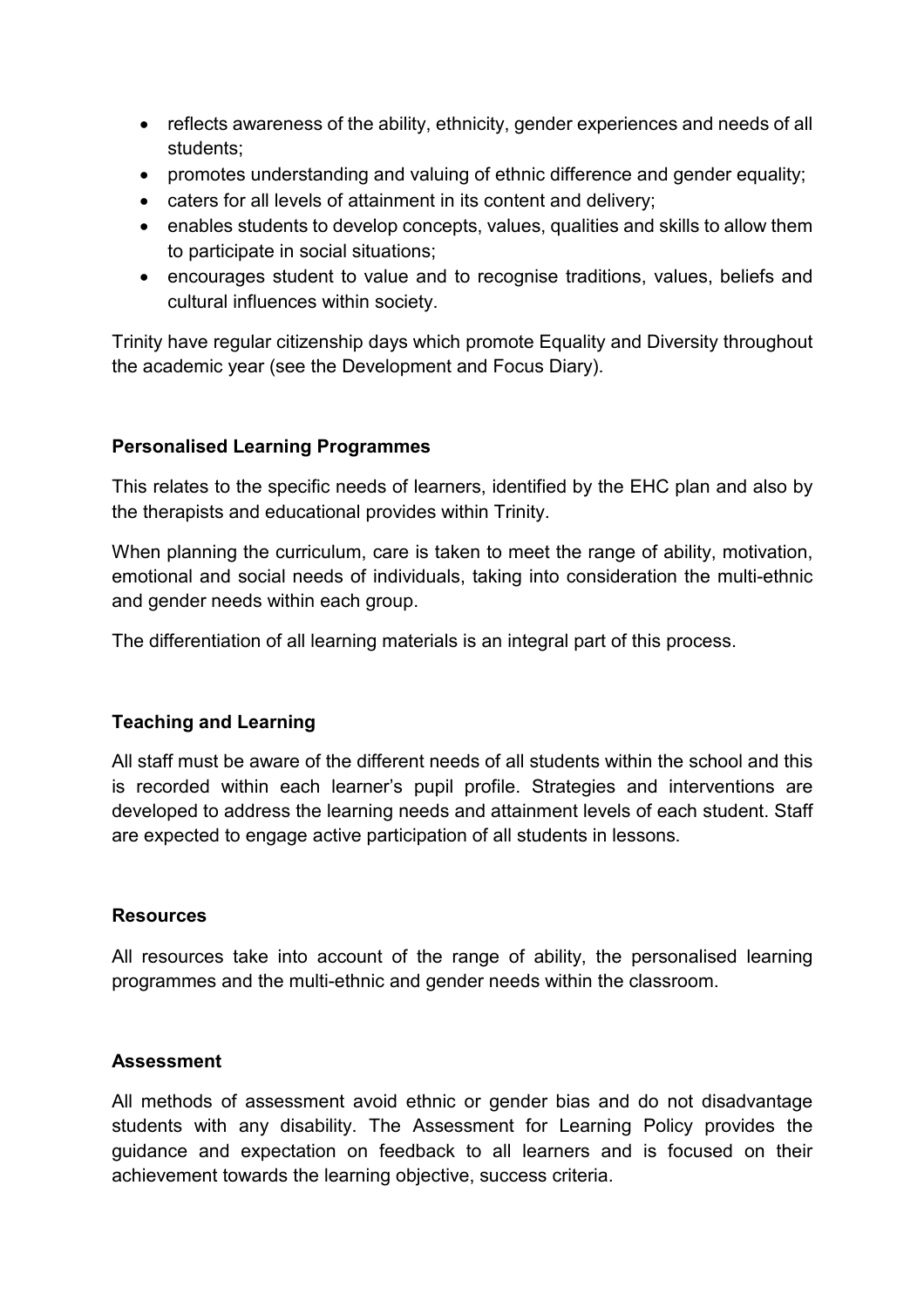### **Language**

All forms of sexist, racist or personally offensive language and remarks from anyone within the school are unacceptable. Any such incidents will be dealt with according to the school's guidelines and recorded for monitoring purposes. [See Safeguarding Policy and Anti-Bullying Policy].

#### **Home School Communication.**

This should be jargon-free and written in a clear manner. All Home School Communication is to be checked daily. All correspondence regarding trips, parental consultations, reviews, meetings, Trinity based events will be sent to parents via parentmail. All correspondence will reflect the values of the whole Trinity community and avoid stereotypical representations.

## **The Environment**

The Trinity environment reflects its commitment to equal opportunities.

## **Everyone's Responsibility**

It is expected that every person in the organisation will make a positive contribution to this policy, always treating everyone within the community with respect. This includes:

- All staff whether paid or voluntary
- All visitors
- All learners
- All parents and carers of Trinity learners

In addition, Trinity will:

- ensure that the services it provides are accessible to all and endeavour to positively encourage and benefit people from disadvantaged groups
- supply specialist aids and facilities to enable disabled people as identified within learners individual Statement of Educational Needs, their Annual Reviews and Transitional Plans
- monitor any issues that arise within the organisation and take appropriate action, fully supporting any person in the organisation who is faced with prejudice or discrimination